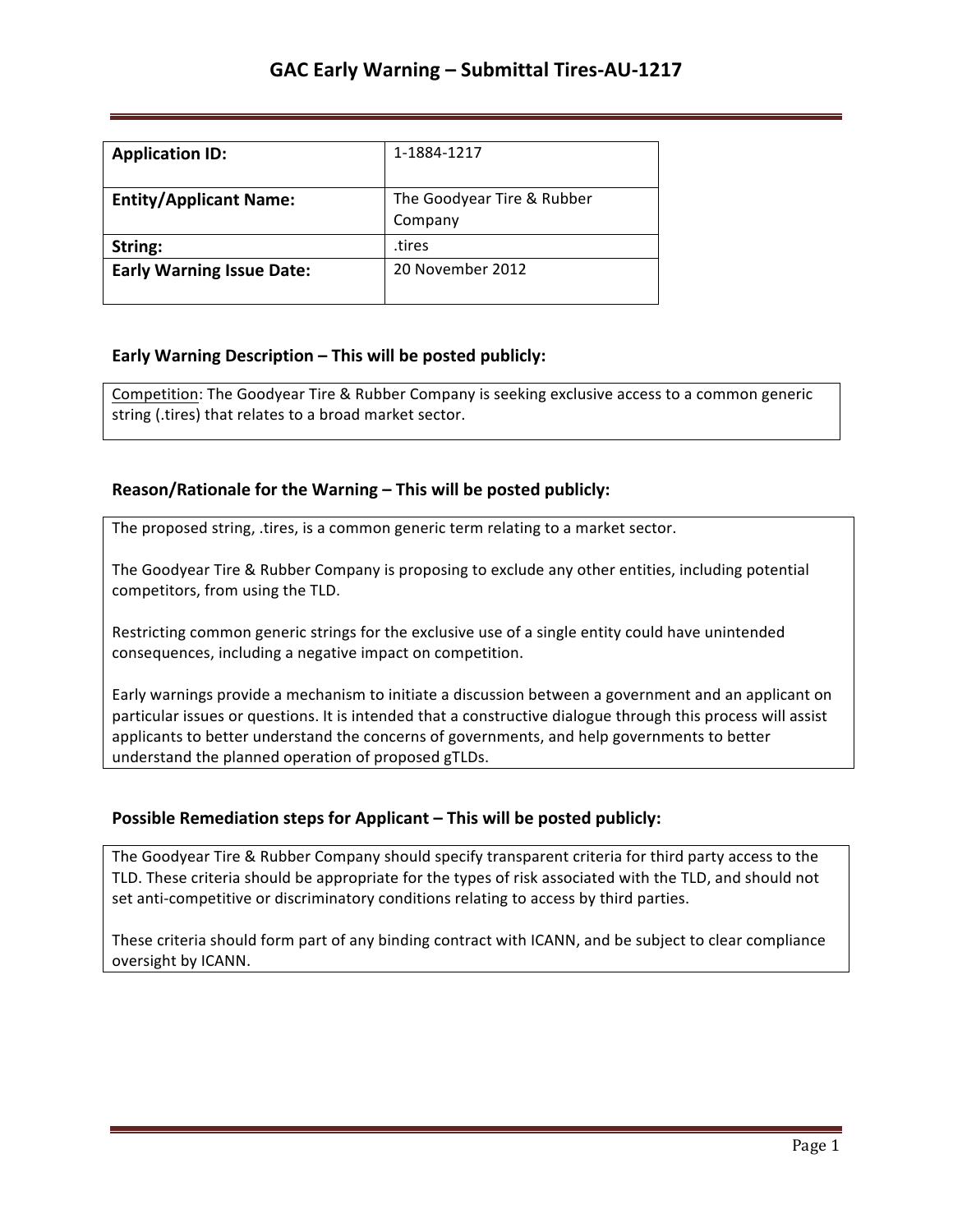### **Further Notes from GAC Member(s) (Optional) – This will be posted publicly:**

This Early Warning is from the Department of Broadband, Communications and the Digital Economy (DBCDE), on behalf of the Australian Government. In the first instance, communications and responses to this early warning should be emailed to gacearlywarning@gac.icann.org, with the text "Australian EW" and the application ID in the subject field.

# **INFORMATION FOR APPLICANTS**

## **About GAC Early Warning**

The GAC Early Warning is a notice only. It is not a formal objection, nor does it directly lead to a process that can result in rejection of the application. However, a GAC Early Warning should be taken seriously as it raises the likelihood that the application could be the subject of GAC Advice on New gTLDs or of a formal objection at a later stage in the process. Refer to section 1.1.2.4 of the Applicant Guidebook (http://newgtlds.icann.org/en/applicants/agb) for more information on GAC Early Warning.

## **Instructions if you receive the Early Warning**

**ICANN** strongly encourages you work with relevant parties as soon as possible to address the concerns voiced in the GAC Early Warning.

### **Asking questions about your GAC Early Warning**

If you have questions or need clarification about your GAC Early Warning, please contact gacearlywarning@gac.icann.org. As highlighted above, ICANN strongly encourages you to contact gacearlywarning@gac.icann.org as soon as practicable regarding the issues identified in the Early Warning. 

### **Continuing with your application**

If you choose to continue with the application, then the "Applicant's Response" section below should be completed. In this section, you should notify the GAC of intended actions, including the expected completion date. This completed form should then be sent to gacearlywarning@gac.icann.org. If your remediation steps involve submitting requests for changes to your application, see the change request process at http://newgtlds.icann.org/en/applicants/customer-service/change-requests.

In the absence of a response, ICANN will continue to process the application as submitted.

### **Withdrawing your application**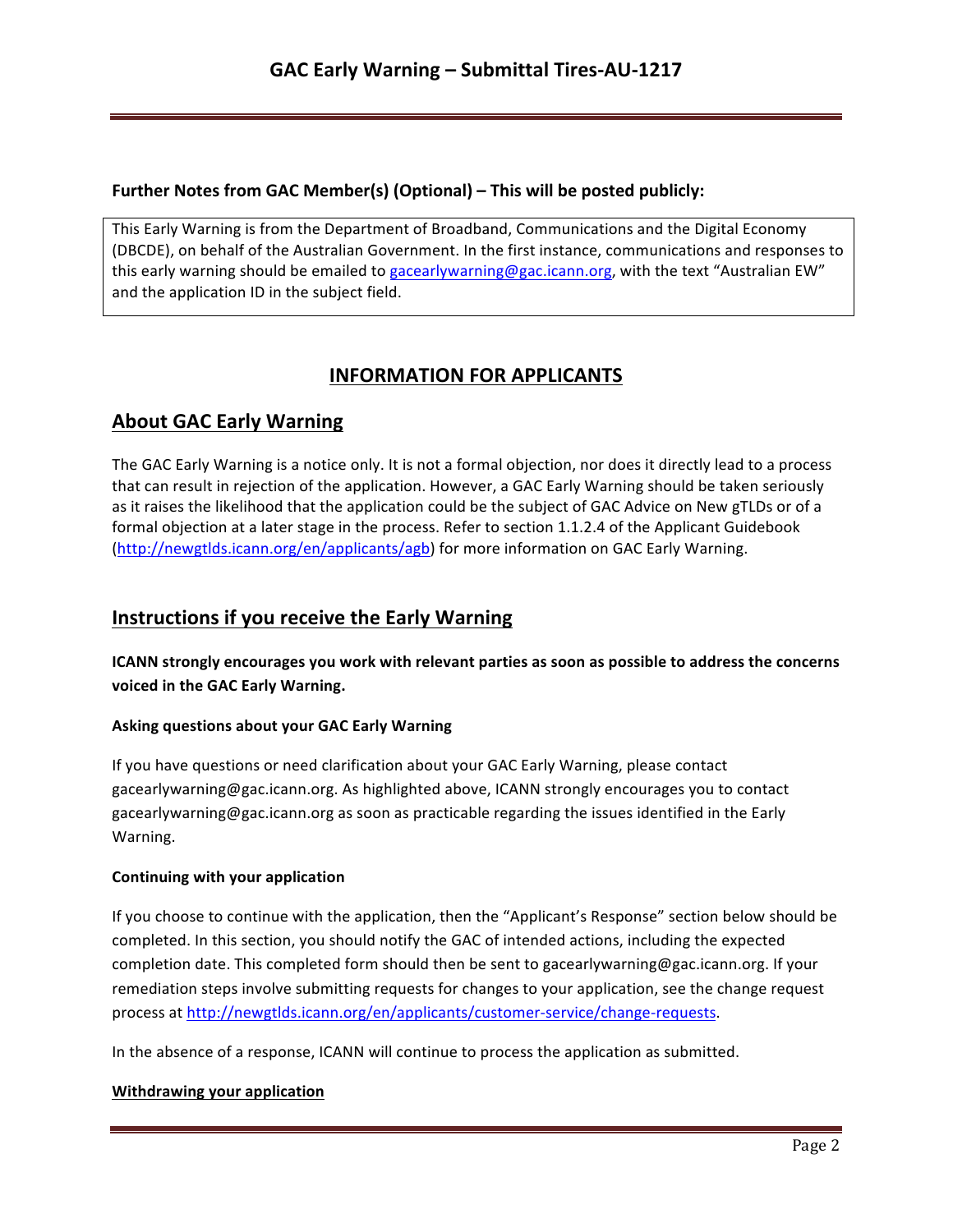# **GAC Early Warning – Submittal Tires-AU-1217**

If you choose to withdraw your application within the 21-day window to be eligible for a refund of 80% of the evaluation fee (USD 148,000), please follow the withdrawal process published at http://newgtlds.icann.org/en/applicants/customer-service/withdrawal-refund. Note that an application can still be withdrawn after the 21-day time period; however, the available refund amount is reduced. See section 1.5 of the Applicant Guidebook.

For questions please contact: **gacearlywarning@gac.icann.org** 

### **Applicant Response:**